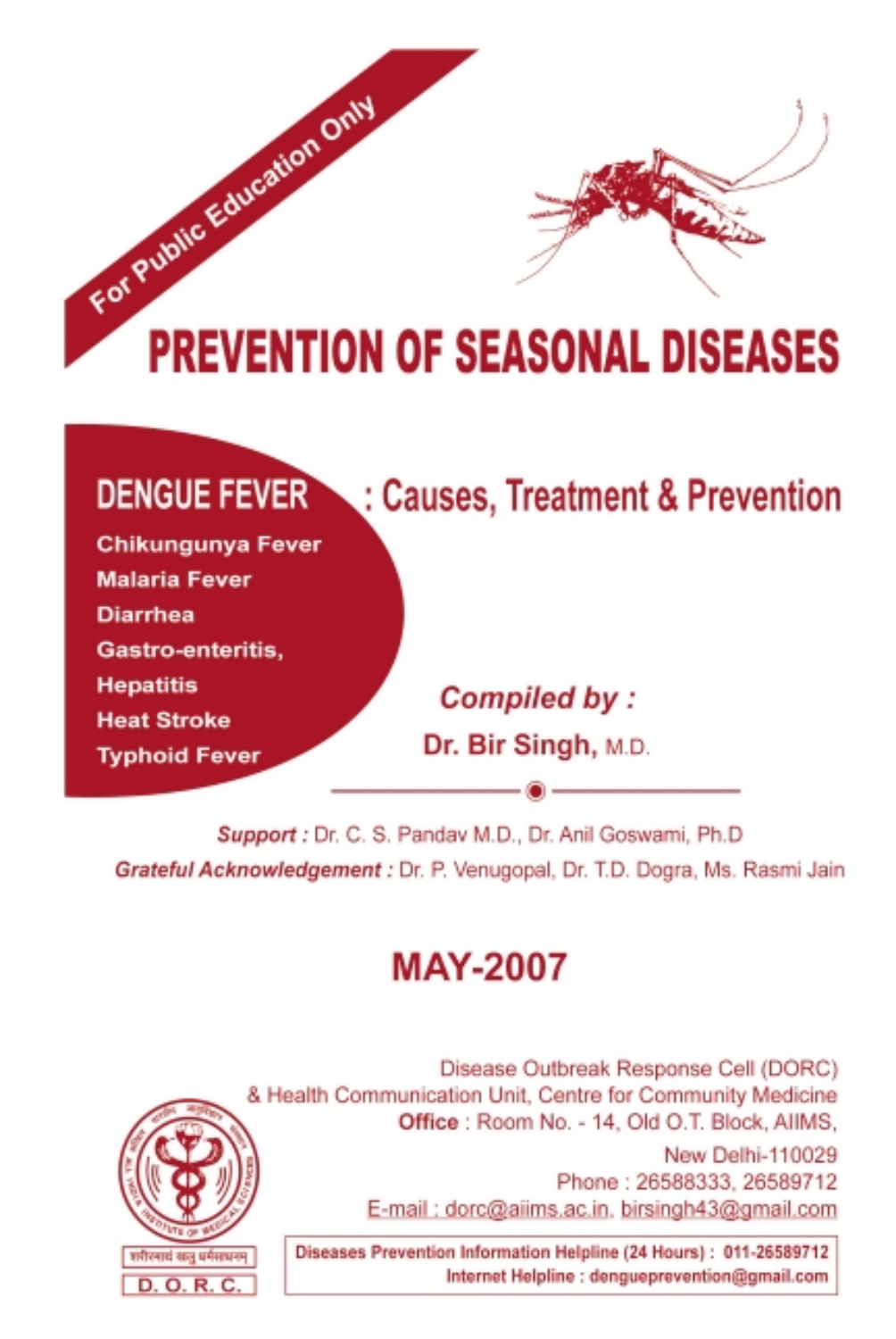# **Dengue Fever**

#### ♦ **What is it ?**

Dengue fever is a common communicable disease characterized by occurrence of high fever, severe body aches and intense headache. It is a very common disease that occurs in epidemic form from time to time. Delhi and parts of North India experienced a large number of cases of Dengue in 1996, 2003 and 2006. The disease is quite severe in young children as compared to adults.

It is a disease which occurs throughout the world except in Europe and affects a large number of people. For example, it is estimated that every year, 2 crore cases of Dengue fever occur in the world. Death rate varies from 5 per 100 cases to 30 per 100 cases.

#### ♦ **Cause ?**

It is caused by a virus (Dengue Virus) which has got four different types (Type 1,2,3,4). Common name of the disease is 'break-bone fever' "(*Haddi Tod Bukhar*)" because of severe body and joint pains produced.

#### ♦ **Spread**

Just like in Malaria, Dengue fever is also spread by bites of mosquitoes. In this case, the mosquitoes are "Aedes" mosquitoes which are very tough and bold mosquitoes and bite even during day time.

This disease occurs more frequently in the rainy season and immediately afterwards (July to October) in India.

The Dengue virus is present in the blood of the patient suffering from Dengue fever. Whenever an Aedes mosquito bites a patient of Dengue fever, it sucks blood and along with it, the Dengue virus into its body. The virus undergoes further development in the body of the mosquito for a few days. When the virus containing mosquito bites a normal human being, the virus is injected into the person's body and he/she becomes infected and can develop symptoms of Dengue fever.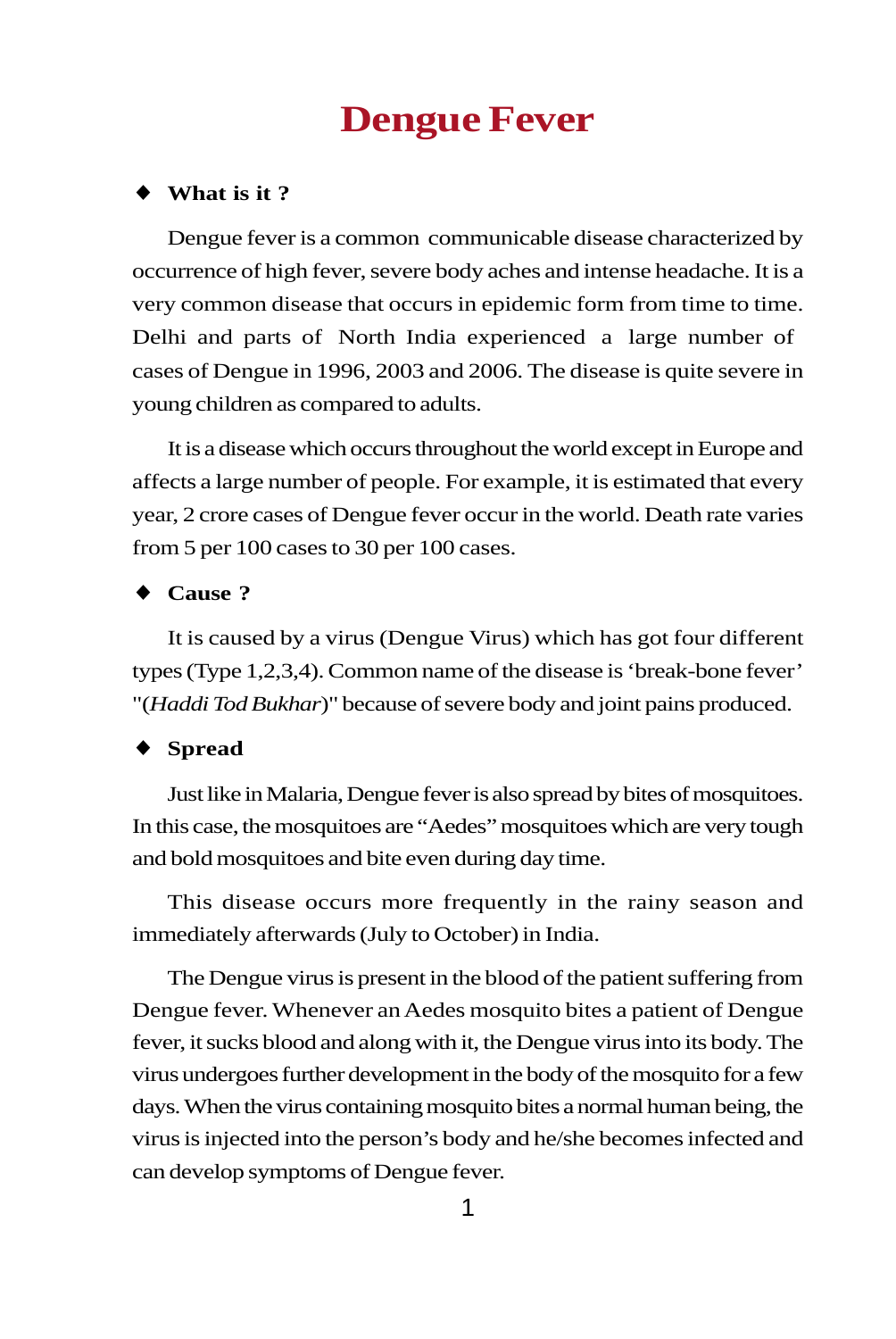**Incubation Period :** It means the time between bite of an infected mosquito and appearance of symptoms of dengue fever in the bitten person. Commonly, it is 5-6 days. However it can vary from 3-10 days.

## ♦ **Symptoms of the disease**

Symptoms depend upon the type of Dengue fever. There are three types of Dengue fever-

- 1. Classical (Simple) Dengue Fever
- 2. Dengue Haemorrhagic Fever (DHF)
- 3. Dengue Shock Syndrome (DSS)

The classical (Simple) Dengue fever is a self-limiting disease and does not kill. However, the other types (i.e. DHF & DSS) can prove fatal if prompt treatment is not started.

It is important to recognise whether Dengue Fever is Simple or DHF or DSS. The following symptoms will help in diagnosis –

## **1. Classical (Simple) Dengue Fever :**

- Sudden onset of high fever with feeling of chills *("Thandi Lagna").*
- Severe Headache, Pains in muscles and joints.
- Pain behind the eyeballs especially on pressing the eyes or on moving the eyeballs.
- Extreme weakness, loss of appetite, feeling of nausea.
- Change in taste sensations in mouth.
- Pain in abdomen by itself or on touching.
- Mild pain in throat.
- Patient feels generally depressed and very sick.

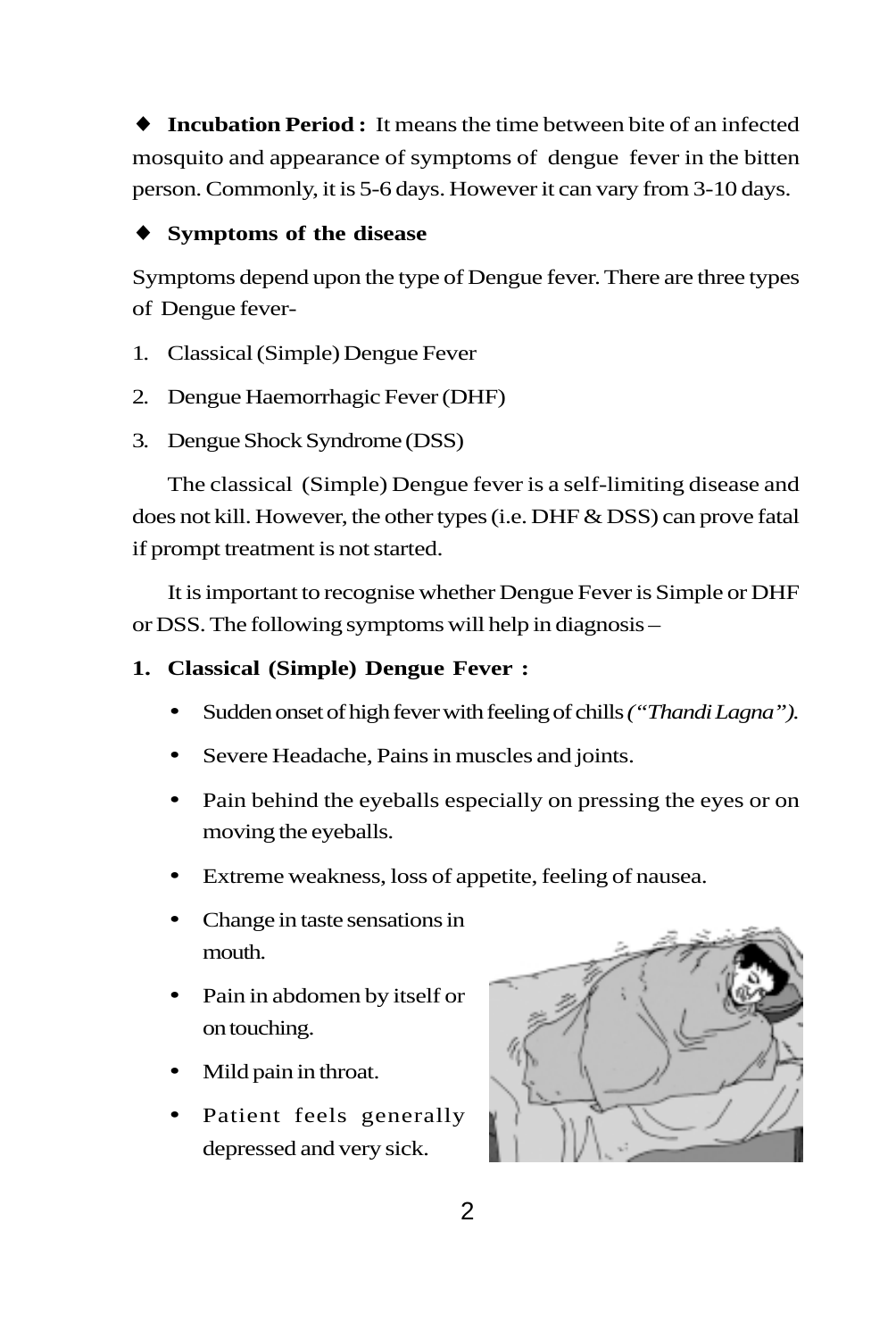• Rash on the skin : Pinkish red rash appears on the skin in the form of diffuse flushing, mottling or pinhead eruptions on the face, neck and chest. Later on, the rash may become more prominent.

The entire duration of Classical Dengue fever lasts for about 5-7 days and the patient recovers.

## **2. Dengue Haemorrhagic Fever – (DHF) –**

It should be suspected **if with above mentioned symptoms** of Classical (Simple) Dengue Fever, **one or more of the following symptoms appear** –

• **Bleeding (haemorrhagic) manifestations :** Bleeding from nose, gums, blood in the stools or in vomiting, bleeding spots on the skin which are seen as dark bluish-black, small or large patches. If a health worker carries out a Tourniquet Test, it is positive. Certain laboratory investigations carried out on a blood sample also confirm DHF.

## **3. Dengue Shock Syndrome (DSS)**

**All symptoms as mentioned above in DHF are present plus** the patient also develops a condition called 'shock'. Symptoms of shock in a Dengue Fever case are –

- The person is very restless and the skin feels cold and clammy despite high fever.
- The person may start losing consciousness.
- If you examine the pulse rate of the patient, it is weak and rapid. Similarly, blood pressure will be low.

### **Treatment**

If it is classical (simple) Dengue Fever, the patient can be managed at home. As it is a self-limiting disease, the treatment is purely supportive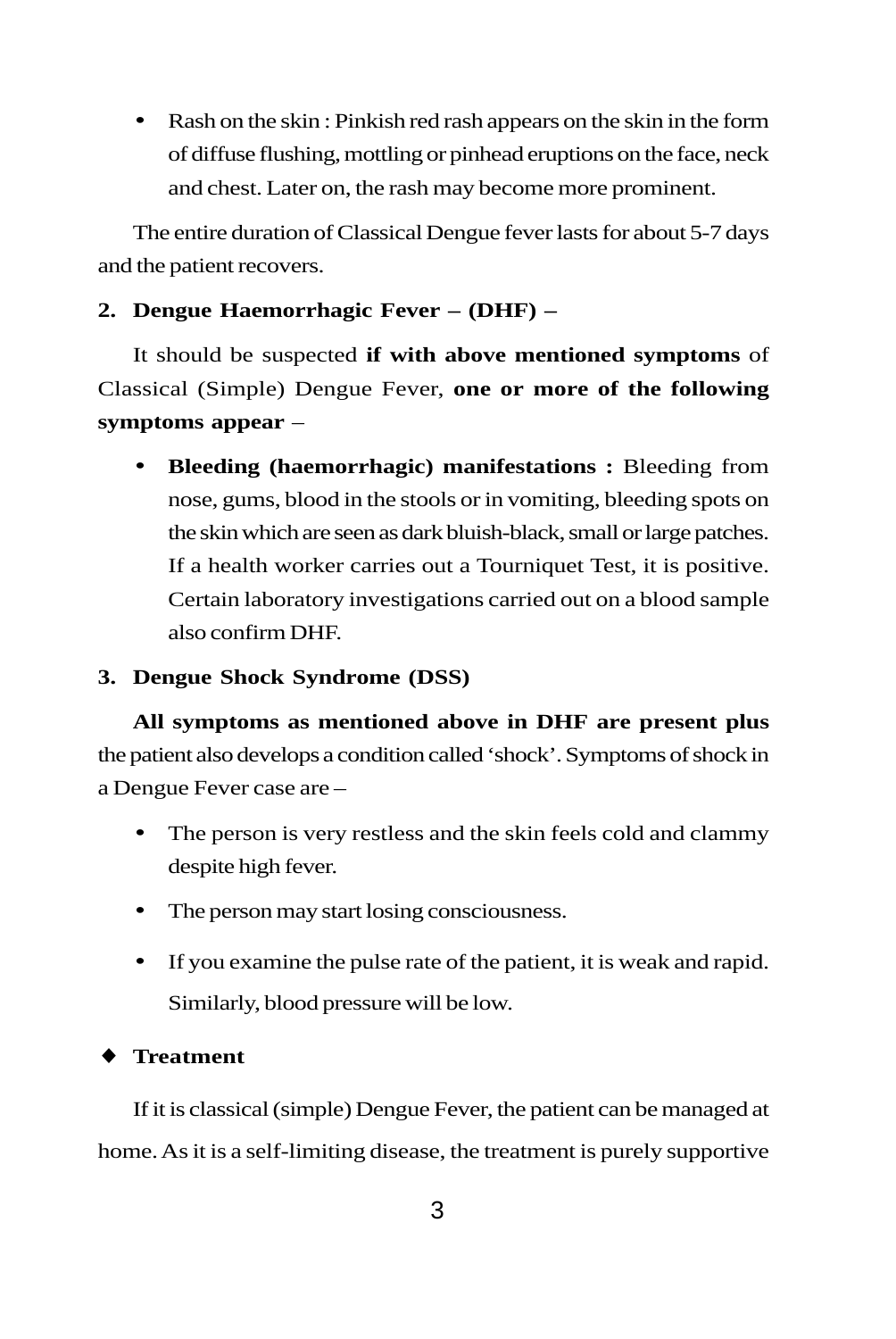and symptomatic –

 $e.g. -$ 

- Keep the fever low by giving paracetamol tablet or syrup as per health worker's advise.
- Avoid giving Aspirin or Dispirin tablets to the patient
- If fever is more than 102°F, carry out hydrotherapy to bring down the temperature.
- Give plenty of fluids water, shikanji etc. to the patient.
- Continue normal feeding. In fever, the body, infact, requires more food.
- Allow the patient to rest.

If any of the symptoms indicative of DHF or DSS develop, rush the patient to the nearest hospital at the earliest where appropriate investigations will be carried out and necessary treatment instituted, e.g., transfusion of fluids or platelets (a kind of blood cells which become low in DHF and DSS). **Please remember that every patient does not require blood platelet transfusion.**

#### **Please remember :**

Even DHF and DSS can be managed successfully if a correct diagnosis is made and the treatment is started early.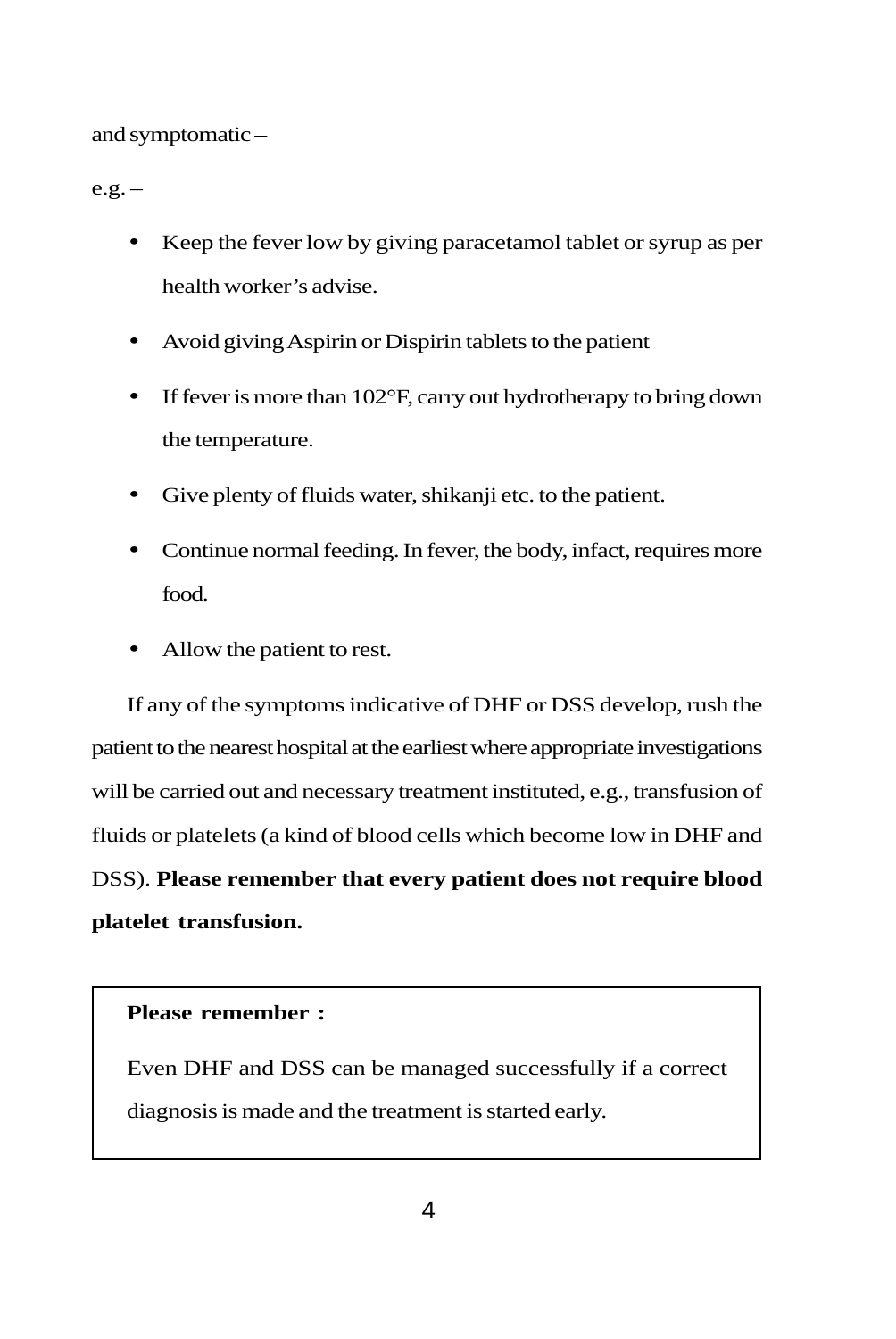#### 4 . **Prevention**

Prevention of Dengue Fever is easy, cheap and better. What is required are some simple measures for –

• Preventing breeding of Aedes mosquitoes • Protection from Aedes mosquitoes' bites.

#### **For protection against mosquitoes –**

1. Mosquitoes breed only in water sources such as stagnant water in drains and ditches, room air coolers, broken bottles, old discarded tyres, containers and similar sources.

• Don't allow water to remain stagnant in and around your house. Fill the ditches. Clean the blocked drains. Empty the room air coolers and flower vases completely atleast once in seven days and let them dry. Dispose off old containers, tins and tyres etc. properly.

• Keep the water tanks and water containers tightly covered so that the mosquitoes can not enter them and start breeding.

• Wherever it is not possible to completely drain the water off from

room cooler, water tanks etc., it is advised to put about two tablespoons (30 ml.) of petrol or kerosene oil into them for each 100 litres of water. This will prevent mosquito breeding. Repeat it every week.

• You can also put some types of small fish (Gambusia, Lebister) which eat mosquito larvae into



these water collections. These fish can be obtained from the local administrative bodies (e.g., Malaria Officer's office in the area).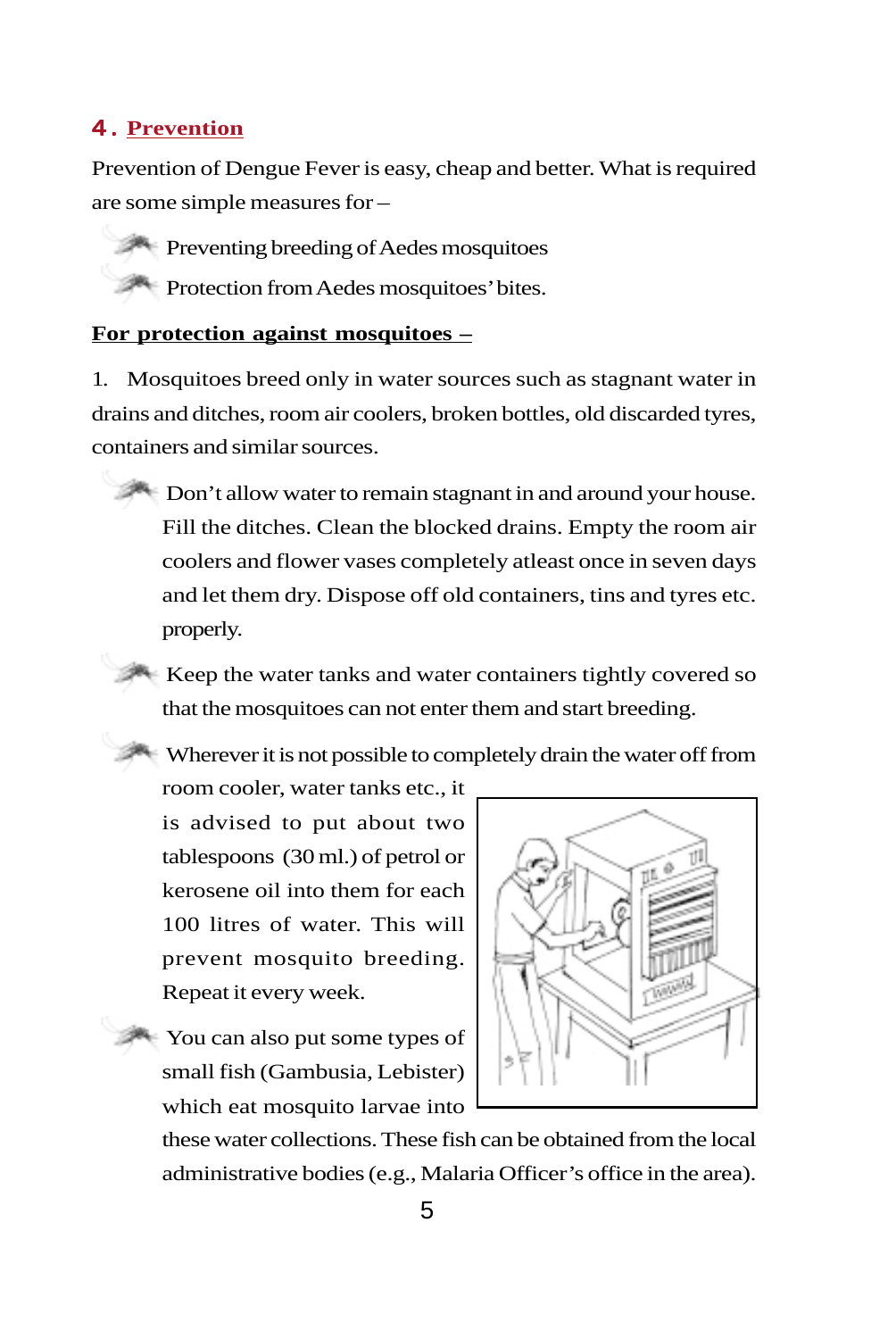• Wherever possible, practicable and affordable, prevent entry of mosquitoes into the house by keeping wire mesh on windows and doors.

• Use mosquito repellent sprays, creams, coils, mats or liquids to drive away/ kill the mosquitoes. Use of *googal* smoke is a good indigenous method for getting rid of mosquitoes.

- Wear clothes which cover the body as much as possible. This is more relevant in case of children. Nickers and T-shirts are better avoided during the season of Malaria and Dengue fever, i.e., from July to October.
- Don't turn away spray workers whenever they come to spray your house. **It is in your own interest to get the house sprayed.**
- Use insecticidal sprays in all areas within the house atleast once a week. Don't forget to spray behind the photo-frames, curtains, calendars; corners of house, stores.
	- Keep the surroundings of your house clean. Don't litter garbage. Don't allow wild herbs etc. to grow around your house (atleast in a radius of about 100 metres around your house). They act as hiding and resting places for mosquitoes.



• Do inform and take help from your

local health centre, panchayat or municipality in case you notice abnormal density of mosquitoes or too many cases of fever are occurring in your area.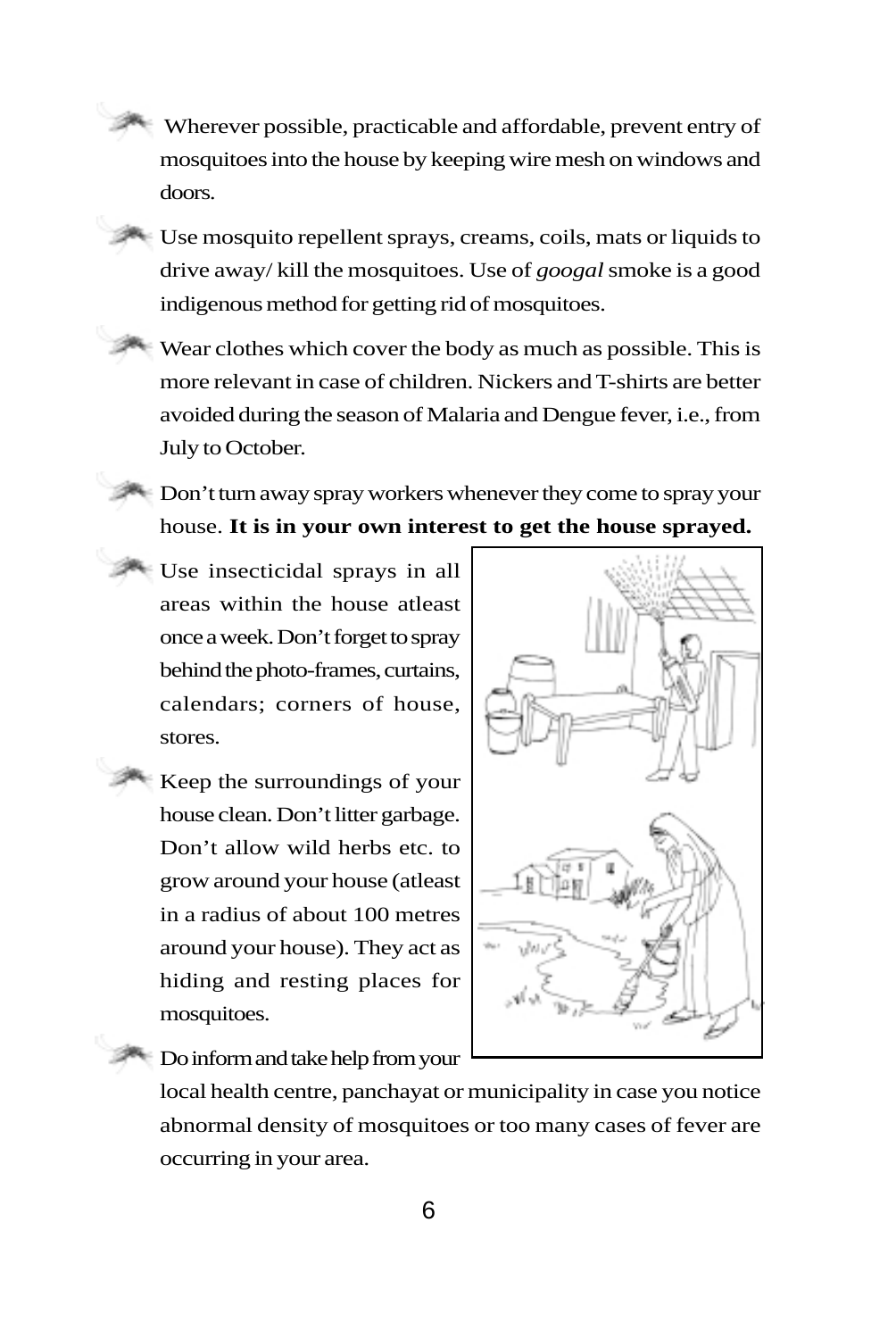**It is good to remember that Aedes mosquitoes bite even during daytime and hence you should take precautions against their bite during day time also.**

• If fencing of the doors and windows is not possible due to any reason, spray the entire house daily with pyrethrum solution.

• Dengue fever occurs most frequently in India in the months of July to October because this season provides very suitable conditions for breeding of mosquitoes. Hence all these preventive steps must be taken during the season.

Lastly, it is advisable to always keep the patient of Dengue fever under a mosquito net in the first 5-6 days of the illness so that mosquitoes don't have an access to him/her. This will help in reduction in spread of Dengue fever to other persons in the Community.



*If you ever notice that many persons have suffered from an illness which may appear to be Dengue Fever, please inform this to the local health authorities at the earliest. This will help in preventing the disease acquiring epidemic proportions.*

*Source : "Diseases and Conditions with Epidemic Potential"*

*by*

*Dr. Bir Singh Published by : VHAI, 2000*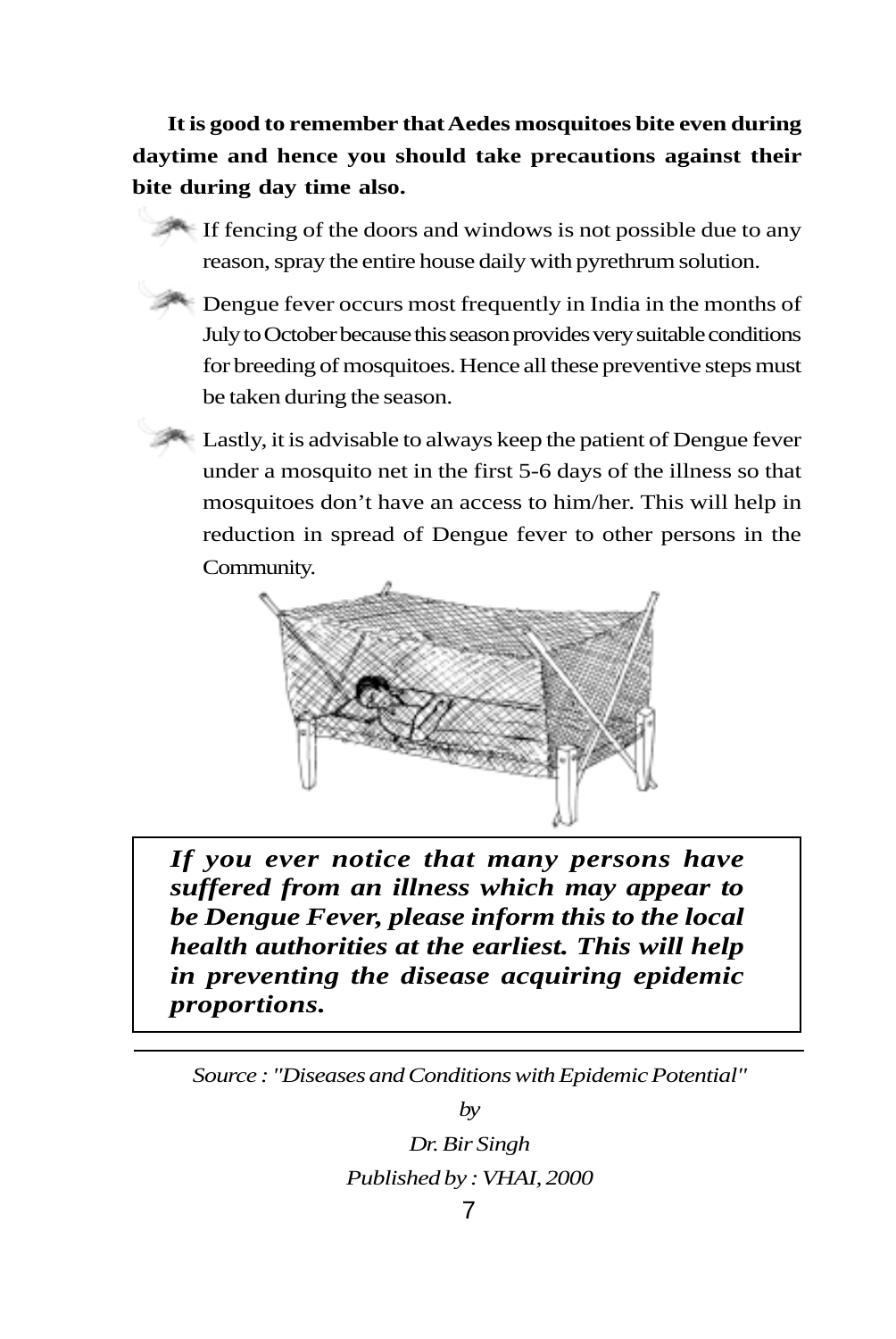# **Chikungunya Fever**

**What is chikungunya fever?** Chikungunya fever is a viral disease transmitted to humans by the bite of infected *Aedes* mosquitoes.

**What type of illness does chikungunya virus cause?** This infection can cause a debilitating illness, most often characterized by fever, headache, fatigue, nausea, vomiting, muscle pain, rash, and joint pain.

The incubation period (time from infection to illness) can be 2-12 days, but is usually 3-7 days.

Acute chikungunya fever typically lasts a few days to a couple of weeks, but as with dengue, some patients have prolonged fatigue lasting several weeks. Additionally, some patients have reported incapacitating joint pain, or arthritis which may last for weeks or months.

**How do humans become infected with chikungunya virus?** Chikungunya fever is spread by the bite of an infected **Aedes mosquito**.

**How is chikungunya virus infection treated?** No vaccine or specific antiviral treatment for chikungunya fever is available. Treatment is symptomatic—rest, fluids, and ibuprofen, naproxen, acetaminophen, or paracetamol may relieve symptoms of fever and aching. Aspirin or Dispirin should be avoided during the acute stages of the illness.

**What can people do to prevent becoming infected with chikungunya virus?** The best way to avoid Chikungunya infection is to prevent mosquito bites. There is no vaccine or preventive drug. *Prevention tips are similar to those for Dengue*.

# **Malaria**

• **What is it?**

Caused by a parasite *"Plasmodium",* this disease is spread by bite of Anopheles mosquitoes that usually breed in clean water around our homes.

• **Symptoms** :

High Fever, headache, fatigue, nausea, vomiting, body pains. If malaria affects brain )"cerebral Malaria"), the person becomes drowsy, loses consciousness and gets convulsions. Cerebral Malaria can cause death if not treated on time.

• **Treatment** :

Please get a blood slide made and take treatment from a doctor. Keep the fever down by giving paracetamol. Drink lots of fluids.

• **Prevention** :

Prevent mosquito breeding and mosquito bites. **Please see previous pages for these tips.**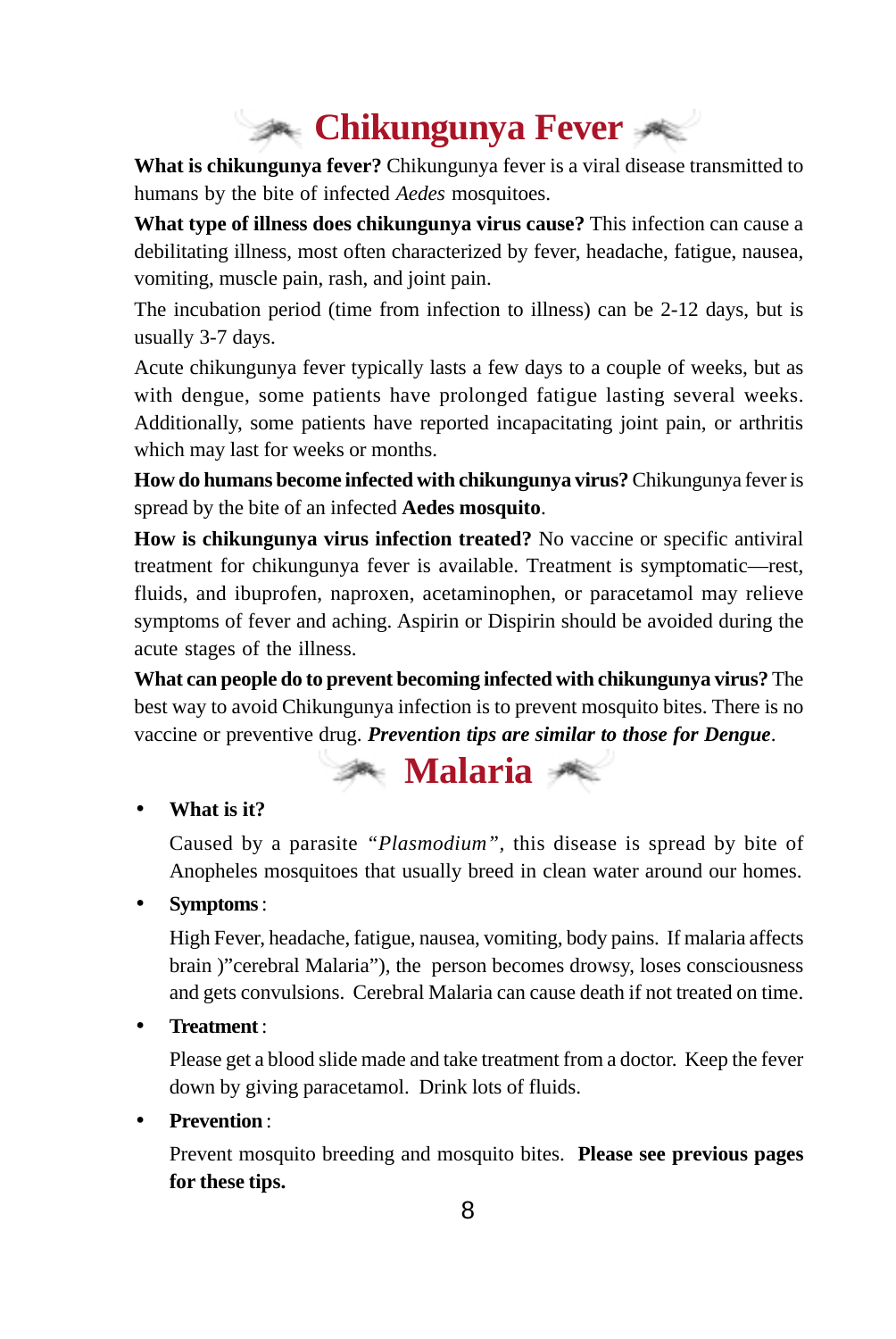# **Precautions for Preventing Diseases that usually occur in Summer & Monsoon Months**

The months of May, June July and August are the months when diseases like diarrhea (loose motions), gastro-enteritis, cholera (*"Haiza"*)*,* typhoid fever and Jaundice ("*Peeliya*", Hepatitis) occur more frequently. Heat Stoke ("Loo Lagna") occurs when someone gets exposed to severe heat for a long time without proper protection.

# **They occur because of**

- 1. Consumption of unclean water and food.
- 2. Eating stale food/ food sold in open
- 3. Dirty hands and nails.
- 4. Flies and dirty surroundings.
- 5. Heat Stroke occurs due to exposure to severe heat for a long time.







# **Prevention**



You can prevent almost all these diseases by following some simple precautions. These are specially important for young children.

1. Please drink only that water which has been properly chlorinated/ boiled/

filtered through instruments such as Aquaguard, R.O.system etc.

# **Boiling is the best method to purify water.**

- 2. If you have to boil water at home, keep boiling the water for 15-20 minutes after boiling starts.
- 3. Don't drink water from road side water sellers or dhabas or dirty hotels etc. They don't use clean glasses .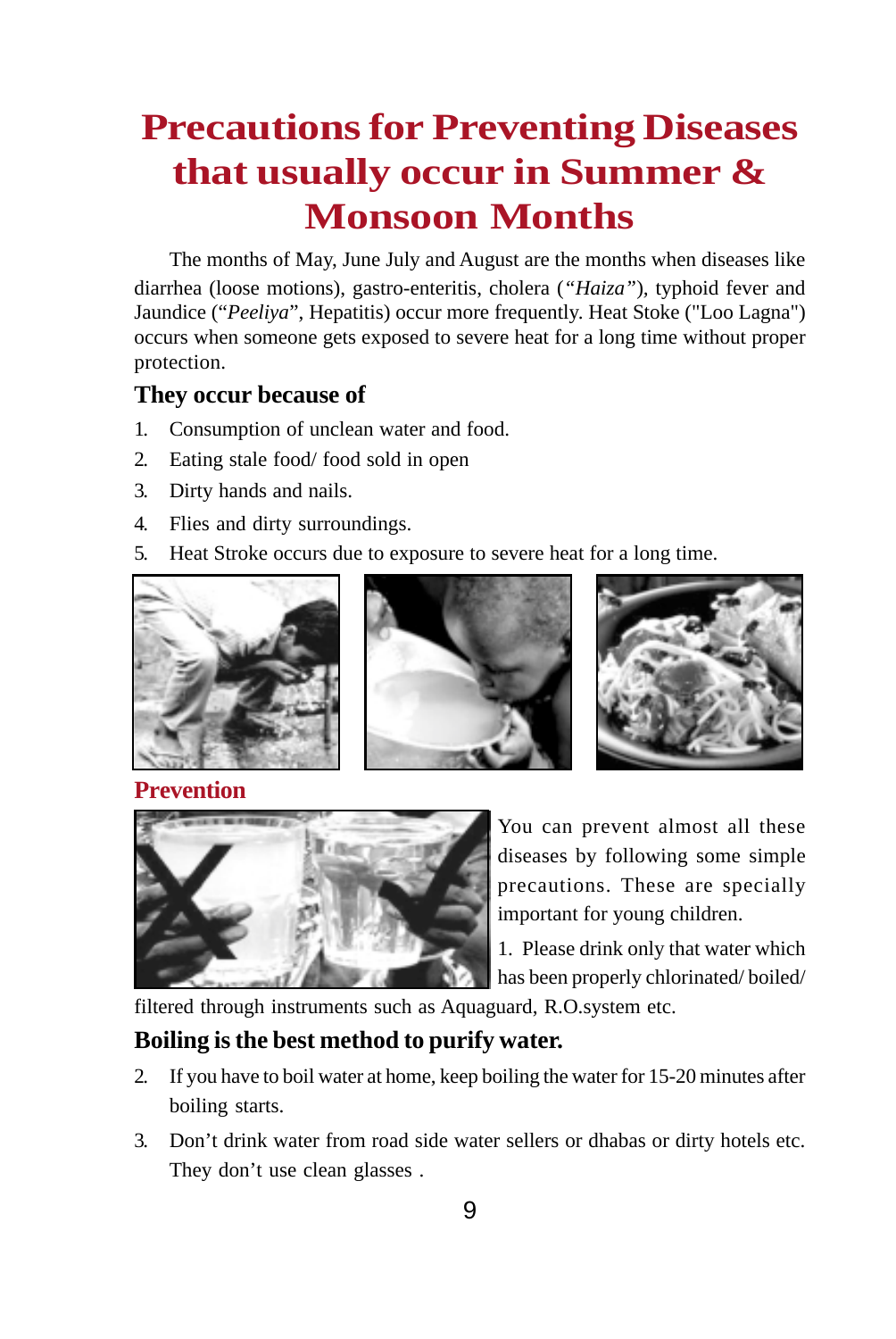

- 4. Always wash hands with soap and water :-
	- Before eating anything with hands.
	- After going to the toilet.
	- After playing
- 5. Never eat food items that are sold in open (such as cut fruits, sweets) etc.
- 6. Avoid drinking roadside sugarcane juice. Don't drink any liquid in which commercial ice has been added directly.
- 7. Don't bottle feed young babies. Use katori / glass and spoon.
- 8. Keep your house and surroundings clean because garbage breeds flies.
- 9. Avoid eating chaat, golgappa, kulfi and "Jal Jeera" etc. from roadside vendors. They are usually unclean.
- 10. If some one has loose motions/ vomiting, please start giving lots of fluids (*lassi*, ORS, sugar-salt *shinkanji,* water, *Daal Ka paani*) etc. to such patients. Very







10